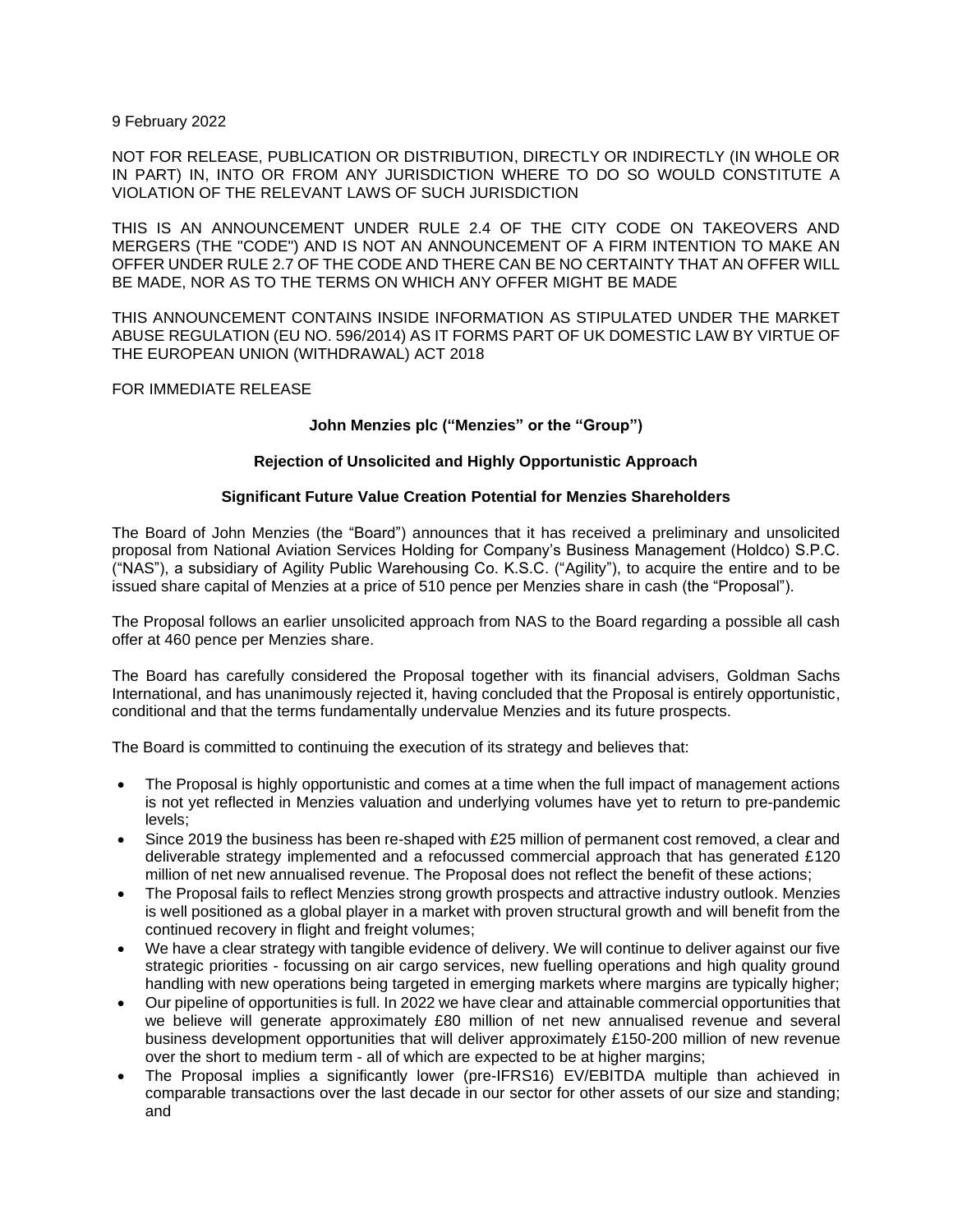• The Proposal fails to account for our highly experienced management team, who are all invested in the business and bring a proven track record.

Following a challenging period as Menzies navigated the impact of the pandemic, the Board believes that Menzies is now well positioned for the significant opportunities ahead as the aviation industry continues to recover, the Group benefits from the decisive management actions taken over the last two years, and Menzies is able to capitalise on a broad range of commercial, investment and growth opportunities that will be available to the Group.

Menzies has now been rebuilt for the future and the Board expects to deliver strong revenue growth in the short and medium term generating significant value creation on a standalone basis. The Proposal is opportunistic and does not fully provide shareholders with the full value potential available in Menzies.

## **Philipp Joeinig, Chairman and CEO of John Menzies plc, said:**

*"The Board of Menzies has unanimously rejected this unsolicited and highly opportunistic Proposal, which we believe does not reflect Menzies' true intrinsic business worth or its prospects.* 

*Menzies continues to make good progress with strong performance across a number of service lines, which together with productivity gains, saw the Group to finish last year strongly. This strong performance and momentum in 2021 has continued in 2022 with further contract wins and renewals alongside the continued recovery of global flight volumes.*

*The Board remains fully confident in the recovery and outlook for the global aviation services industry as it returns to pre-pandemic trading levels and benefits from long term structural growth drivers. The Board believes the strong portfolio mix, positioning of Menzies and the ongoing execution of Menzies' strategy will create significant value for shareholders in the near and medium term."*

Menzies will announce its results for the financial year ended 31 December 2021 on 8 March 2022.

There can be no certainty that any firm offer for Menzies will be made nor as to the terms on which any firm offer may be made. A further announcement will be made in due course. A presentation for analysts and investors will be made available on Menzies' website at www.johnmenziesplc.com. Shareholders are urged to take no action at this time.

This statement is being made by Menzies without the prior agreement or approval of NAS.

In accordance with Rule 2.6(a) of the Code, NAS is required, by not later than 5.00 p.m. on 9 March 2022, either to announce a firm intention to make an offer for Menzies in accordance with Rule 2.7 of the Code or announce that it does not intend to make an offer, in which case the announcement will be treated as a statement to which Rule 2.8 of the Code applies. This deadline can be extended with the consent of the Panel in accordance with Rule 2.6(c) of the Code.

The attention of shareholders is drawn to the disclosure requirements of Rule 8 of the Code, which are summarised below.

The person responsible for arranging for the release of this announcement on behalf of Menzies is John Geddes, Menzies' Corporate Affairs Director & Company Secretary.

## **Enquiries**

| John Menzies plc<br>John Geddes, Corporate Affairs Director | +44 (0) 131 459 8144 |
|-------------------------------------------------------------|----------------------|
| <b>Goldman Sachs International</b><br>Eduard van Wyk        | +44 (0) 20 7774 1000 |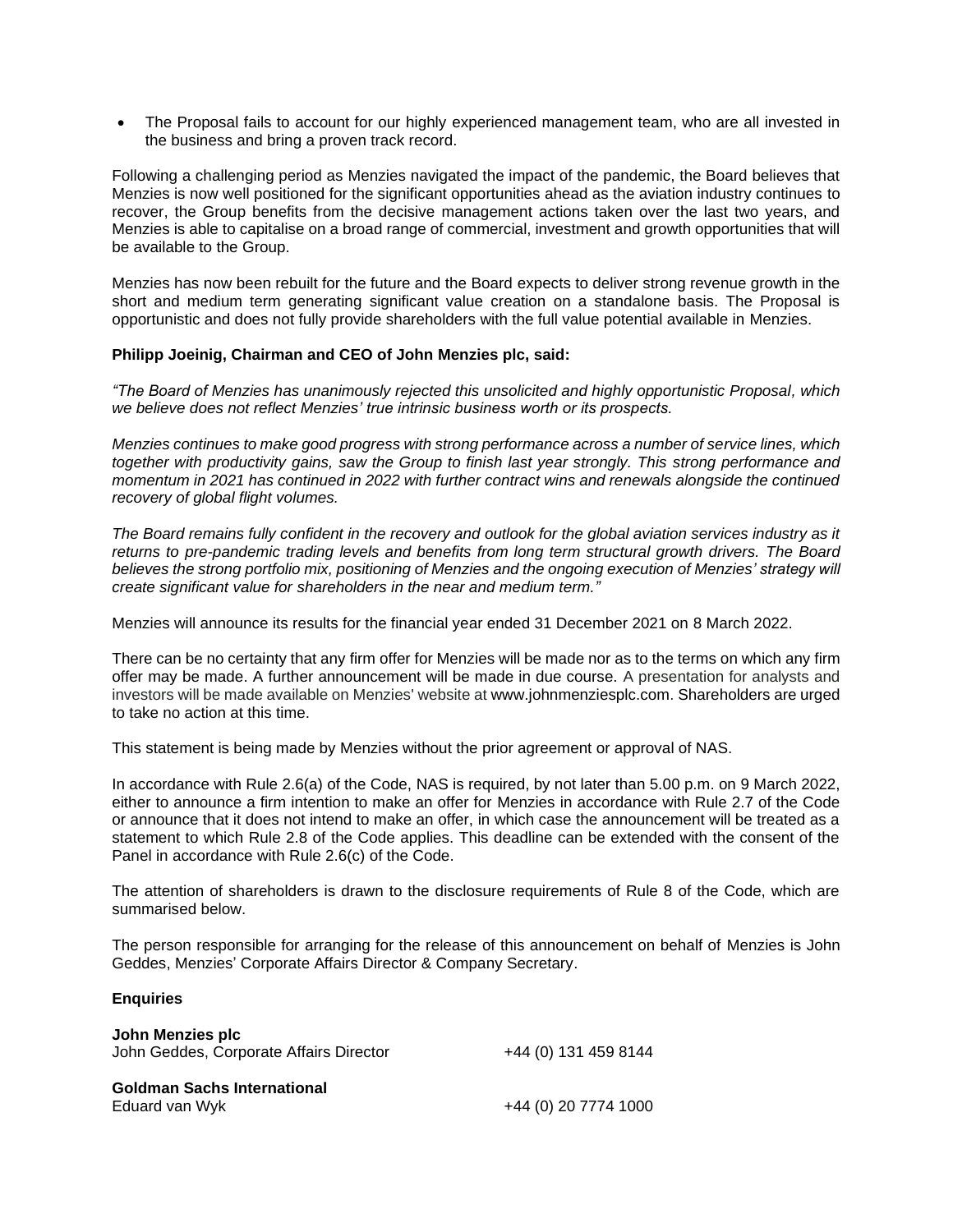Nick Harper

# **FTI Consulting**

### Alex Beagley +44 (0) 20 3727 1000

#### **About Menzies**

Menzies Aviation is an international aviation services provider of time critical ground services, fuel services and air cargo services. Menzies Aviation operates at more than 200 airports in 37 countries, supported by a global team of 25,000 highly trained people.

In 2020 Menzies Aviation handled 0.5 million aircraft turns, 1.2 million tonnes of cargo and fuelled 1.9 million turnarounds. Customers include Air Canada, Air China, Air France-KLM, American Airlines, Cathay Pacific, easyJet, Frontier Airlines, IAG, Qantas Group, Qatar Airways, Southwest, United Airlines, WestJet and Wizz Air. Best in class safety and security is the number one priority each day and every day.

Menzies plc, one of Scotland's oldest and largest companies, was established in 1833 as a book seller on Edinburgh's Princes Street and is still headquartered in the city. Today the company is an international aviation services business with operations worldwide.

#### **Overseas Jurisdictions**

The release, distribution or publication of this announcement in jurisdictions other than the United Kingdom may be restricted by the laws of the relevant jurisdictions and therefore any persons who are subject to the laws of any jurisdiction other than the United Kingdom should inform themselves about, and observe, any applicable requirements. The information disclosed in this announcement may not be the same as that which would have been disclosed if this announcement had been prepared in accordance with the laws of jurisdictions outside the United Kingdom. Any failure to comply with the restrictions may constitute a violation of the securities law of any such jurisdiction.

#### **Publication on a website**

In accordance with Rule 26.1 of the Code, a copy of this announcement will be available at Menzies' website (www.Menziesaviation.com) by no later than 12 noon (London time) on 10 February 2022. The content of the website referred to in this announcement is not incorporated into and does not form part of this announcement.

#### **Rule 2.9**

In accordance with Rule 2.9 of the Code, Menzies confirms that as at the date of this announcement it has in issue 91,902,235 ordinary shares of 25p each (excluding shares held in treasury) and 1,394,587 nine per cent. cumulative preference shares of £1.00 each. The International Securities Identification Number (ISIN) for (i) the ordinary shares of Menzies is GB0005790059 and (ii) for the nine per cent. cumulative preference shares of Menzies is GB0005790273.

Goldman Sachs International, which is authorised by the Prudential Regulation Authority and regulated by the Financial Conduct Authority and the Prudential Regulation Authority in the United Kingdom, is acting exclusively for Menzies and no one else in connection with the matters referred to in this announcement and will not be responsible to anyone other than Menzies for providing the protections afforded to clients of Goldman Sachs International, or for providing advice in connection with the matters referred to in this announcement.

In accordance with the Code, normal United Kingdom market practice and Rule 14e-5(b) of the Securities Exchange Act of 1934, Barclays and its affiliates will continue to act as exempt principal trader in Menzies securities on the London Stock Exchange. These purchases and activities by exempt principal traders which are required to be made public in the United Kingdom pursuant to the Code will be reported to a Regulatory Information Service and will be available on the London Stock Exchange website at www.londonstockexchange.com. This information will also be publicly disclosed in the United States to the extent that such information is made public in the United Kingdom.

#### **Dealing Disclosure Requirements**

Under Rule 8.3(a) of the Code, any person who is interested in 1% or more of any class of relevant securities of an offeree company or of any securities exchange offeror (being any offeror other than an offeror in respect of which it has been announced that its offer is, or is likely to be, solely in cash) must make an Opening Position Disclosure following the commencement of the offer period and, if later, following the announcement in which any securities exchange offeror is first identified. An Opening Position Disclosure must contain details of the person's interests and short positions in, and rights to subscribe for, any relevant securities of each of (i) the offeree company and (ii) any securities exchange offeror(s). An Opening Position Disclosure by a person to whom Rule 8.3(a) applies must be made by no later than 3.30 pm (London time) on the 10th business day following the commencement of the offer period and, if appropriate, by no later than 3.30 pm (London time) on the 10th business day following the announcement in which any securities exchange offeror is first identified. Relevant persons who deal in the relevant securities of the offeree company or of a securities exchange offeror prior to the deadline for making an Opening Position Disclosure must instead make a Dealing Disclosure.

Under Rule 8.3(b) of the Code, any person who is, or becomes, interested in 1% or more of any class of relevant securities of the offeree company or of any securities exchange offeror must make a Dealing Disclosure if the person deals in any relevant securities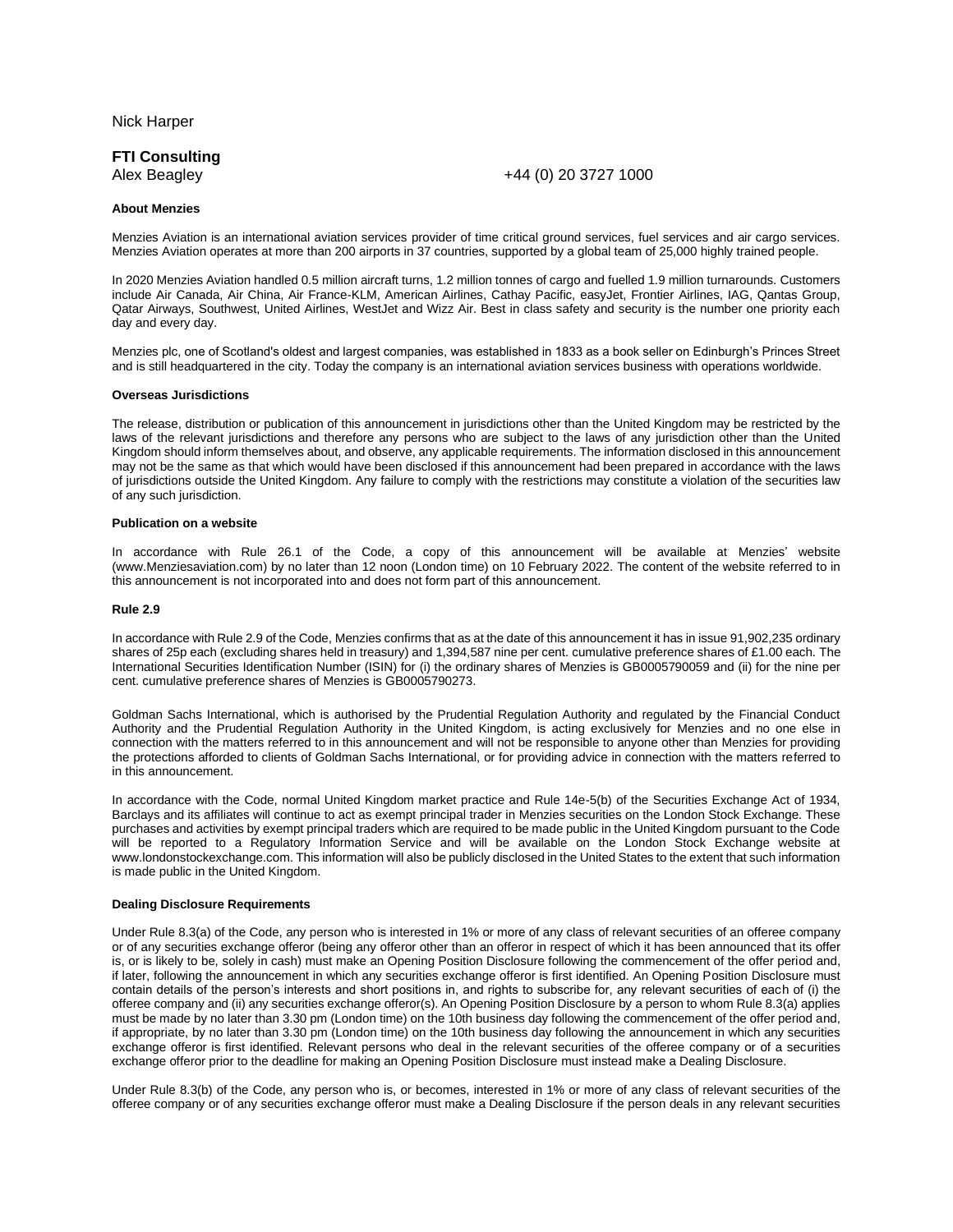of the offeree company or of any securities exchange offeror. A Dealing Disclosure must contain details of the dealing concerned and of the person's interests and short positions in, and rights to subscribe for, any relevant securities of each of (i) the offeree company and (ii) any securities exchange offeror, save to the extent that these details have previously been disclosed under Rule 8. A Dealing Disclosure by a person to whom Rule 8.3(b) applies must be made by no later than 3.30 pm (London time) on the business day following the date of the relevant dealing.

If two or more persons act together pursuant to an agreement or understanding, whether formal or informal, to acquire or control an interest in relevant securities of an offeree company or a securities exchange offeror, they will be deemed to be a single person for the purpose of Rule 8.3.

Opening Position Disclosures must also be made by the offeree company and by any offeror and Dealing Disclosures must also be made by the offeree company, by any offeror and by any persons acting in concert with any of them (see Rules 8.1, 8.2 and 8.4).

Details of the offeree and offeror companies in respect of whose relevant securities Opening Position Disclosures and Dealing Disclosures must be made can be found in the Disclosure Table on the Takeover Panel's website at www.thetakeoverpanel.org.uk, including details of the number of relevant securities in issue, when the offer period commenced and when any offeror was first identified. You should contact the Panel's Market Surveillance Unit on +44 (0)20 7638 0129 if you are in any doubt as to whether you are required to make an Opening Position Disclosure or a Dealing Disclosure.